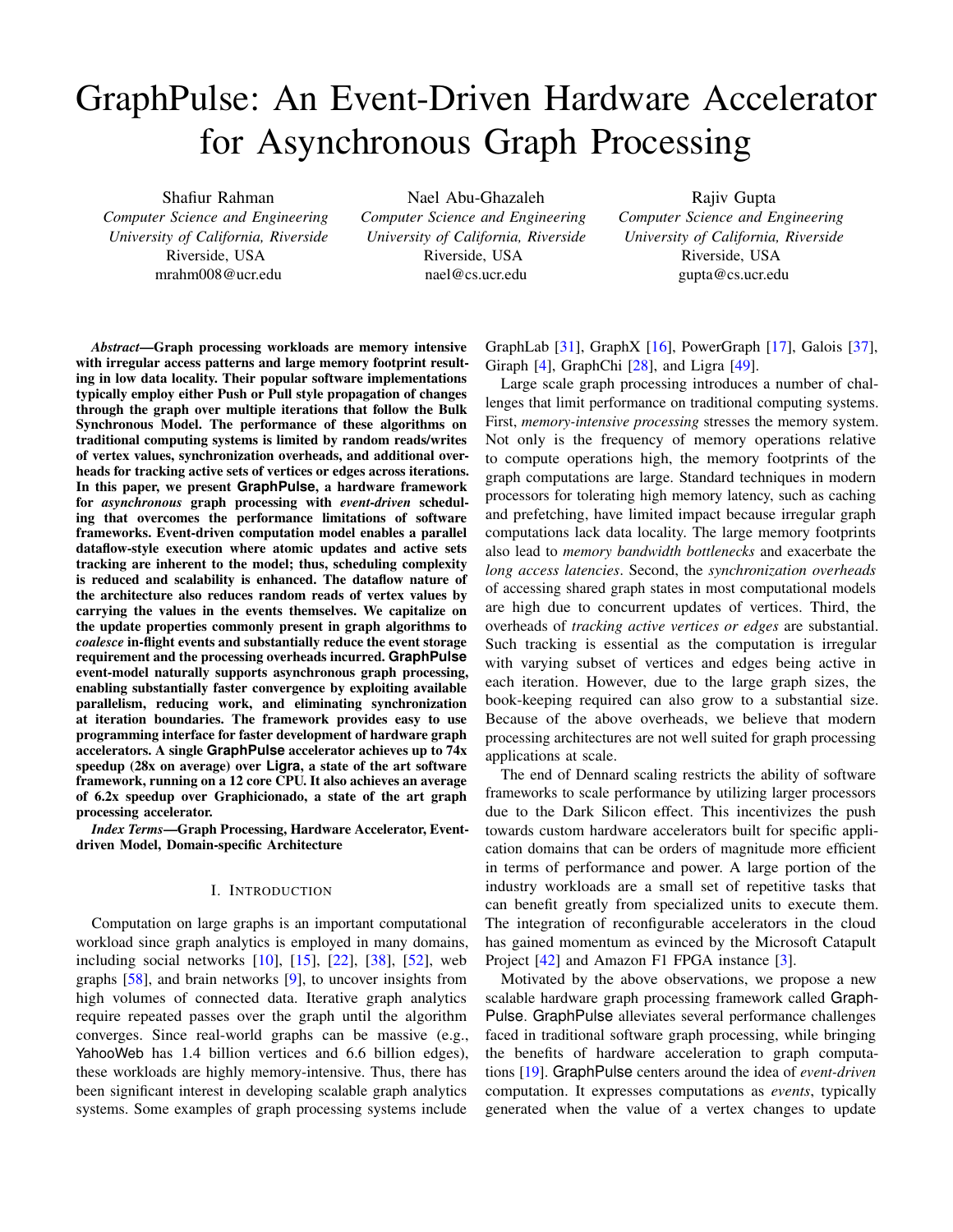<span id="page-1-0"></span>

|                             | <b>PULL</b>          | <b>PUSH</b>          | GraphPulse      | <b>Features</b>                     |
|-----------------------------|----------------------|----------------------|-----------------|-------------------------------------|
| Random Reads                | High                 |                      | L <sub>ow</sub> | Events Carry Data                   |
| Random Writes               |                      | High                 | Low             | Event Coalescing + Incremental Algs |
| Parallelism Scope           | <b>BSP</b> Iteration | <b>BSP</b> Iteration | Round           | Extends Across Multiple Iterations  |
| Synchronization             | Global Barrier       | Global Barrier       | None Needed     | Asynchronous Algorithms             |
| <b>Tracking Active Sets</b> | Of Vertices Needed   | Of Edges Optional    | Not Needed      | Events Represent Active Sets        |
| Atomic Vertex Updates       | None Atomic          | All Atomic           | None Atomic     | Event Scheduling                    |

TABLE I COMPARISON ON GRAPH PROCESSING MODELS.

vertices on all outgoing edges. Managing event generation and communication to outgoing neighbors incurs substantial overheads in software frameworks. Different techniques, such as *bucketing* in Julienne [\[14\]](#page-12-9) and GraphIt [\[63\]](#page-13-8) or *topology aware priority scheduling* in Galois [\[37\]](#page-13-4), are employed in software to reduce the overhead of managing and ordering the contributions from vertices. By supporting data carrying events as hardware primitives, and routing them within the accelerator, these overheads are largely eliminated, making the GraphPulse model more efficient than software implementations. Previous works showed promising results with similar hardware routing techniques in transactional memory accelerators [\[11\]](#page-12-10), graph accelerators [\[1\]](#page-12-11), DES accelerators [\[33\]](#page-13-9), [\[43\]](#page-13-10), [\[44\]](#page-13-11), hardware message passing [\[40\]](#page-13-12) etc.

Table [I](#page-1-0) summarizes the overheads of the Push and Pull models for graph processing as well as the features in our approach to mitigate them. Since events carry incoming vertex contributions, one of the primary sources of the random memory accesses is eliminated such that memory accesses are only necessary during vertex updates. Moreover, synchronization is simplified by having the accelerator serialize events destined to the same vertex; thus, synchronization overhead of traditional graph processing is reduced. At any point in time, the events present in the system naturally correspond to the active computation and thus the bookkeeping overhead of tracking the active subset of the graph is also masked. Finally, scalability to handle large graphs is achieved by partitioning larger graphs into slices that are processed by the accelerator one at a time (or simultaneously using multiple accelerators though this solution is not explored in this paper). Additional background on conventional graph processing is given in Section [II.](#page-2-0)

Many graph algorithms are iterative where each iteration processes an updated set of active vertices till the termination. For example, a PageRank iteration updates the ranks of active vertices and propagates them to neighboring vertices that are updated in the following iteration. The computation terminates when the updates of rank values become smaller than a set threshold. Many important classes of graph algorithms are amenable to independent updates, i.e. updates arriving at a vertex along one incoming edge can be processed independent of updates arriving at the same vertex along other incoming edges. This property enables the algorithms to execute asynchronously across multiple iterations, without having to orchestrate iterations via synchronizing barriers. The above update property also allows us to *coalesce* in flight events aimed at the same vertex and thus reduce the event storage and processing overheads incurred. The event-based model in

GraphPulse naturally supports asynchronous graph processing, achieving substantial performance benefits due to increased parallelism and faster convergence [\[56\]](#page-13-13), [\[62\]](#page-13-14).

It becomes readily apparent that, when an event is generated for each outgoing edge of every updated vertex, the event population will soon overwhelm the on chip memory resources and thus necessitate expensive spills to memory. To address this problem, we develop novel queuing structures that coalesce all events aimed at the same vertex into a single event by exploiting the independent update property of the applications. Section [III](#page-3-0) overviews some of the important issues underlying event-based processing, while Section [IV](#page-5-0) presents the GraphPulse design. We also introduce additional optimizations to prefetch the outgoing edge data and to parallelize the generation of the outgoing events in Section [V.](#page-8-0) With these optimizations, GraphPulse is able to outperform Ligra on a 12-core Xeon CPU by up to a factor of  $74 \times (28 \times$  on average), and Graphicionado [\[18\]](#page-12-12), a state of the art graph processing accelerator by  $6.2 \times$  on average for our benchmarks. Analyzing its energy consumption, we see that it achieves  $280\times$  better energy-efficiency than the software framework. Our experimental study and evaluation results are presented in Section [VI.](#page-9-0)

GraphPulse is related to a number of prior works. The architecture operates on unordered data-driven algorithms with local computation operators and unstructured topology [\[41\]](#page-13-15). The asynchronous execution model uses an autonomous scheduling approach where the scheduling of active vertices is not restricted by any specific constraint. Other autonomously scheduled data-driven graph-analytics implementations, such as Galois, require priority scheduling or transactional se-mantics (commit/rollback) for work-efficient parallelism [\[37\]](#page-13-4). Chronos [\[1\]](#page-12-11), a hardware accelerator capable of handling asynchronous graph-analytics, also assigns virtual priority ordering (*timestamps*) on memory read-write objects and uses hardware-assisted commit mechanism to extract massive parallelism speculatively while ensuring transaction safety. Ozdal et al. [\[39\]](#page-13-16) implemented an asynchronous graph analytics accelerator using a reorder-buffer-like synchronization unit to detect potential conflicts in hardware and serialize vertex execution in presence of possible RAW and WAR hazards. The complexity of such serialization can potentially limit the parallelization opportunities in many applications. GraphPulse, on the other hand, can avoid serialization or ordering because transaction safety is implicitly guaranteed by a coalescing queue. The specialized execution model and the nature of the targeted *delta-accumulative* algorithms [\[61\]](#page-13-17) let the accelerator schedule the active vertices without any mutual dependence.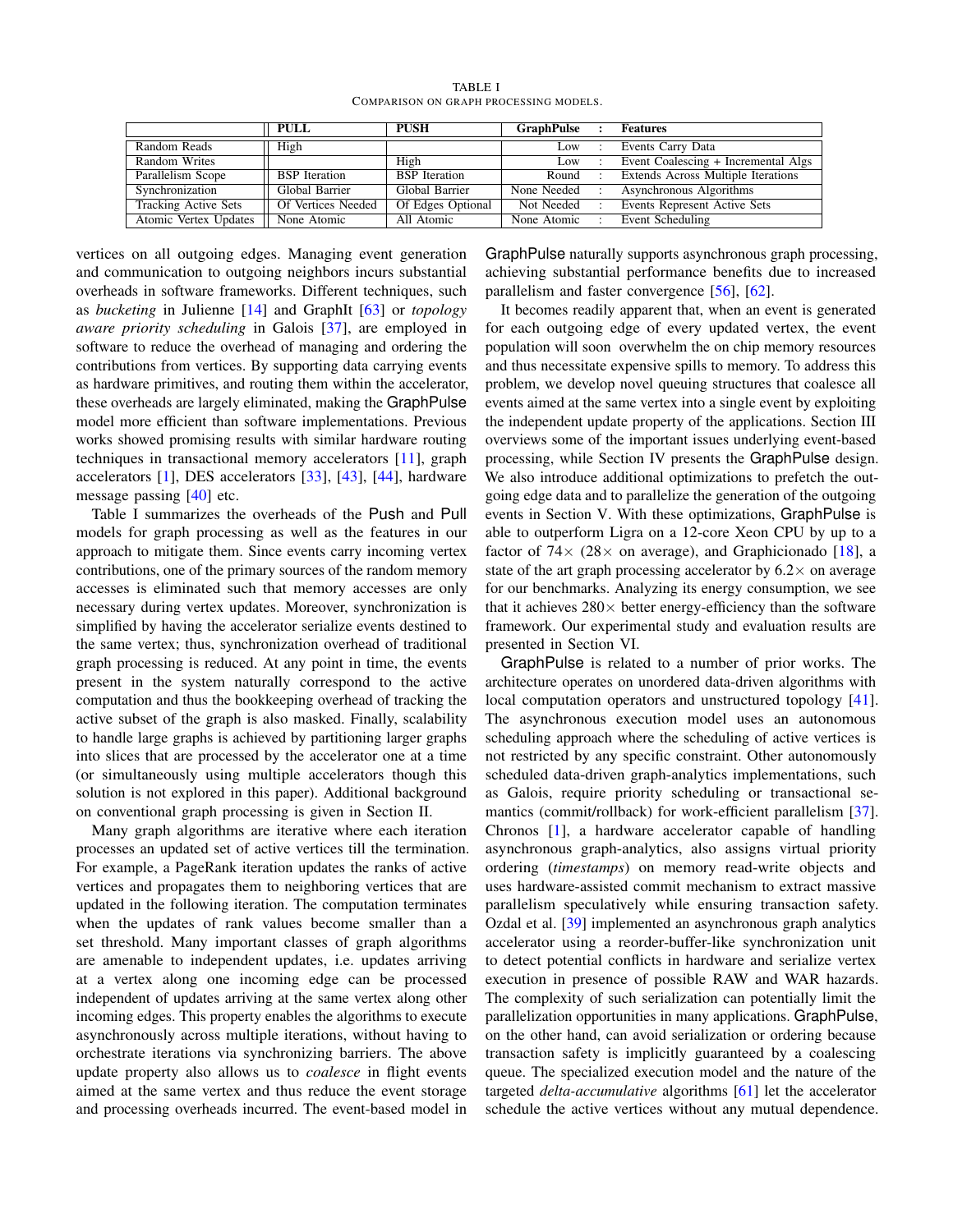

<span id="page-2-1"></span>Fig. 1. Data access patterns: Vertex Ordered (*Push* and *Pull* directions) and Edge Centric processing paradigms.

We exploit this flexibility to facilitate locality and memory bandwidth utilization.

The key contributions of this paper are as follows:

- We propose an *event-based* graph processing accelerator, GraphPulse, that addresses many inefficiencies in traditional graph processing frameworks. In addition, GraphPulse performs asynchronous processing of graphs that can result in substantial speedups due to greater exploitation of parallelism and faster convergence.
- We optimize the model by *coalescing* events to control event population and achieve efficient memory access patterns that enable implementation in reconfigurable hardware or ASIC.
- We enhance the model with prefetcher and streaming scheduler to achieve high throughput. This design substantially outperforms software frameworks due to its efficient memory usage and bandwidth utilization.

## II. BACKGROUND AND MOTIVATION

<span id="page-2-0"></span>Extracting massive parallelism is key to obtaining higher performance on large graphs. However, it is challenging to build an efficient parallel graph processing application from the ground up. Software graph processing frameworks solve this issue by providing simple primitives to the user for describing the algorithm specific operations and relying upon runtime system for complex data management and scheduling. Decoupling the application logic from low level management exposes opportunities to integrate many optimization techniques that are opaque to the application programmer. However, software frameworks do not fully address locality challenges originating from the irregular memory access patterns and synchronization requirements of graph applications.

#### *A. Conventional Computation Models*

Graph processing frameworks typically follow either *Vertex-Centric* or *Edge-Centric* paradigm for sequencing their computation. In these frameworks, graph memory contains three components: 1) a vertex property memory containing the vertex attributes; 2) a graph structure specifying the relationships, i.e. edges; and optionally 3) memory for intermediate states of computation in progress.

The scheduling determines the order in which the vertex or structural properties in memory are accessed. The memory access patterns for various approaches are shown in Figure [1.](#page-2-1) In the *vertex-centric* paradigm the vertex computation performed is designed from the perspective of a vertex, i.e. vertex property value is updated by a computation based upon property values of its neighbors [\[32\]](#page-13-18). Most vertex-centric computation models follow one of two approaches: *pull* or *push*. In the *pull* approach, each vertex reads the properties of all its incoming neighbors and updates its value. Thus, it involves random reads; many of which are redundant as the vertex values read may not have experienced any change and hence do not contribute any change to their outgoing neighbors. These redundant reads lead to poor utilization of memory bandwidth and wasted parallelism due to memory latency. On the other hand, *push* approach performs a vertex *read-modify-update* operation for each of its outgoing neighbor. These updates must be performed via atomic operations. Since graph processing algorithms suffer from poor locality resulting in frequent cache misses, atomic operations are very inefficient. For example, a Compare-And-Switch (CAS) operation on an Intel Haswell processor is more than 15 times slower when data is in RAM vs in L1 cache [\[48\]](#page-13-19).

In an *edge-centric* model, the edges are sorted, typically in the order of their destination vertex ids, and streamed into the processor. The processors read both source and destination to perform the vertex update. This approach either suffers from redundant reads of inactive source vertices or locking overhead of destination vertices. The memory traffic for reading edges of a vertex *v* typically achieves high spatial locality since the edges are stored in consecutive locations. However, vertex accesses have poor spatial locality as *v* can be connected to other vertices that are scattered in memory; there is a little chance of vertices being stored in consecutive memory locations. Thus, vertex traffic suffers significantly due to memory access latency being on the critical path. Additionally, since the graphs are large, the reuse distance of a cached memory is also large, i.e. temporal locality is non-existent. Thus, on-chip caches are mostly ineffective and compute resources are poorly utilized.

Without maintaining active sets, many vertices will be read unnecessarily as their values would not have changed in prior iterations. One could simply process all vertices in each iteration and forego the need for maintaining active sets, but this is extremely wasteful because the number of vertices that are active can vary greatly from iteration to iteration. To avoid processing of all vertices, software frameworks typically invest in tracking the *active set* of vertices. While this tracking eliminates redundant processing, it unfortunately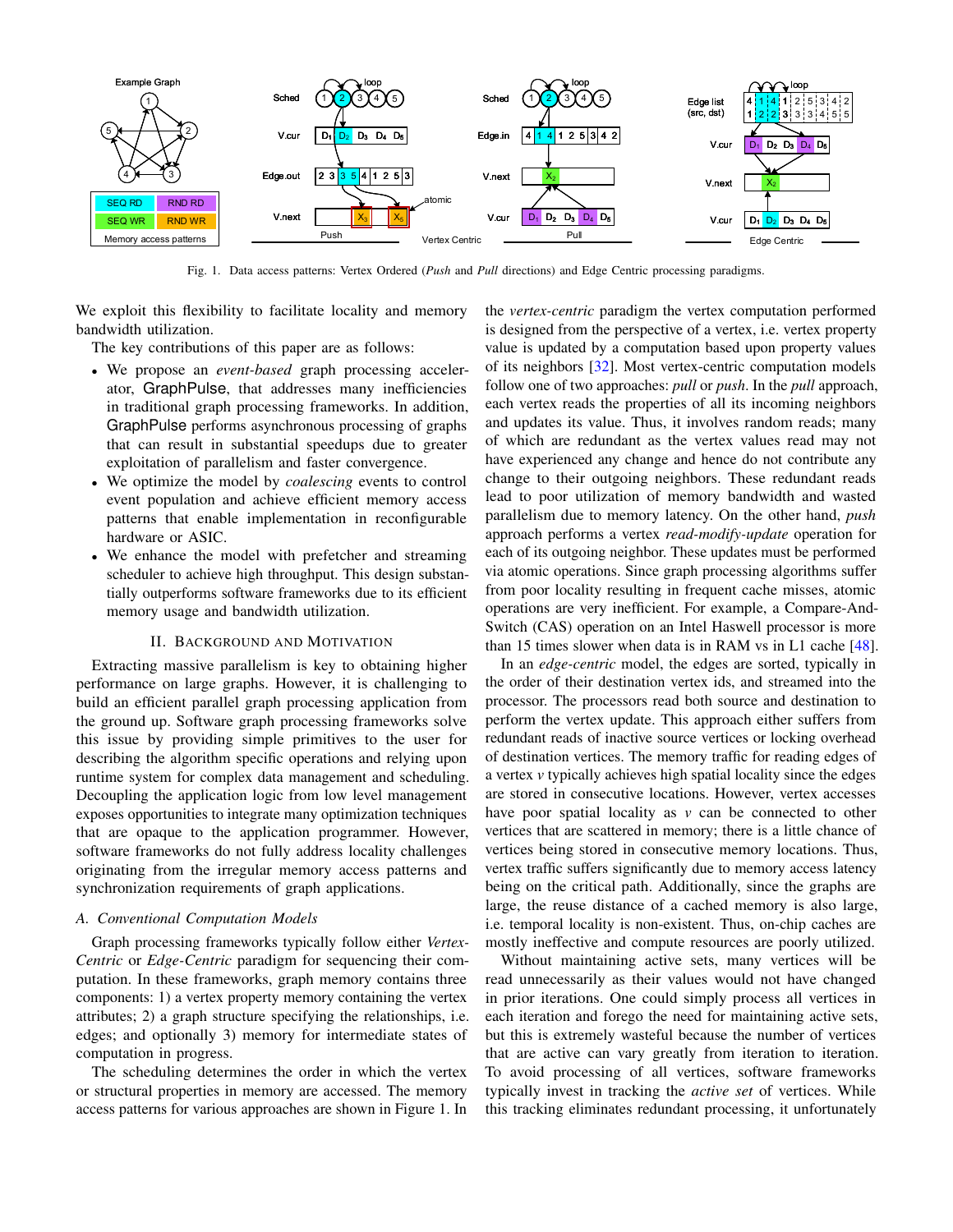incurs significant overhead for maintaining the active set in the form of bitvector or a list.

Efficient tracking of active set in hardware accelerators is difficult to achieve. The inherent simplicity of the vertexordered scheduling is lost due to scheduling and synchronization overheads in the hardware. Additionally, the efficacy of many performance-optimizing hardware primitives is reduced due to the irregularities introduced by active set scheduling.

Efficient handling of vertex updates: Since vertex updates are a crucial bottleneck in a graph-analytics application, some prior works focus on improving the locality and cost of scattering updates to the neighbors. Beamer et al. [\[8\]](#page-12-13) uses *Propagation Blocking* to accumulate the vertex contributions in cache-resident bins instead of applying them immediately. Later, the contributions are combined and then applied, thus eliminating the need for locking and improving spatial locality. *Propagation Blocking* technique creates perfect spatial locality but fails to utilize potential temporal locality for vertices having many incoming updates since updates are binned and spilled to memory first. Other methods exploit commutative nature of the reduction (apply) operation seen in many graph algorithms to relax synchronization for atomic operations. Coup [\[60\]](#page-13-20) extends the coherence protocol to apply commutative-updates to local private copies only and reduce all copies on reads. This reduces read and write traffic by taking advantage of the fact that commutative reduction can be unaware of the destination value. PHI [\[35\]](#page-13-21) also uses the commutativity property to coalesce updates in private cache and incorporates update batching to apply scatter updates in bulk while reducing the on-chip traffic further. Both PHI and Coup optimize memory updates, but have no fine grain control over the memory access pattern. Like PHI, GraphPulse utilizes commutative property to fully coalesce updates using the specialized on-chip queue. Furthermore, GraphPulse applies these updates at a dataflow-level abstraction to reorder and schedule updates for maximizing spatial locality and bandwidth use.

## <span id="page-3-1"></span>*B. Delta-based Accumulative Processing*

GraphPulse targets graph algorithms that can be expressed as a delta-accumulative  $[61]$  computation – this includes many popular graph processing workloads [\[20\]](#page-12-14), [\[56\]](#page-13-13), [\[57\]](#page-13-22), [\[61\]](#page-13-17), [\[62\]](#page-13-14). In this model, updates aimed at a vertex by different incoming edges can be applied independently. A vertex whose value changes, conveys its *"change"* or *delta* to its outgoing neighbors. The neighbors update themselves upon receiving the *delta*, and propagate their own delta further. Thus, the computation is turned into a data flow computation that remains active as long as necessary until convergence. The continuous tracking of the active set is inherent to the data flow model. The updates are broken into two steps:

$$
\begin{cases}\nv_j^k = v_j^{k-1} \oplus \Delta v_j^k \\
\Delta v_j^{k+1} = \sum_{i=1}^n \oplus g_{\langle i,j \rangle} (\Delta v_i^k)\n\end{cases} (1)
$$

 $v_j$  is the vertex state.  $\Delta v_j$  is the change to be applied to the vertex using algorithm specific operator '⊕'. The two equations can be visualized as a sequence of recursive operations going

back to the initial conditions  $v_j^0$  and  $\Delta v_j^0$  that are also specific to the algorithm under consideration. We highlight two key components in the equation:  $g_{\langle i,j \rangle}$ , the *propagate* function, which modifies and conveys the change(*delta)* in the vertex value to its neighbors; and '⊕', the *reduce* function, that both reduces the propagated *deltas* to compute new *delta* and applies it to the current vertex state. To express an iterative graph algorithm in the incremental form, we make use of the following two properties:

Reordering Property. The *deltas* can be applied to the vertex state in any order. This reordering is allowed when the propagation function  $g_{\langle i,j \rangle}$  is distributive over  $\oplus$ , i.e.,  $g(x \oplus y) = g(x) \oplus g(y)$ ; and  $\oplus$  is both commutative and associative, i.e.,  $x \oplus y = y \oplus x$  and  $(x \oplus y) \oplus z = x \oplus (y \oplus z)$ .

Simplification Property. Given an edge  $i \rightarrow j$ , the '⊕' operation is constructed to incrementally update the vertex value  $v_j$  when there is a change in  $v_i$ . Therefore if  $v_i$  does not change, it should have no impact on  $v_j$ . That is,

$$
v_j^k \oplus g_{\langle i,j\rangle} \left(\Delta v_i^k\right) = v_j^k \text{ if } \Delta v_i^k = 0
$$

This property is satisfied when  $g_{\langle i,j \rangle}(\cdot)$  is constructed to emit an *Identity* value for the reduce operator  $\oplus$  when  $\Delta v_i = 0$ .

A wide class of graph algorithms – PageRank, SSSP, Connected Components, Adsorption, and many Linear Equation Solvers – satisfy the above properties  $[61]$ . However, there are exceptions. For example, graph coloring cannot be expressed since the update is a function of all vertex values obtained along the incoming edges, i.e. they cannot be updated using a value obtained along a single edge. Delta-based update algorithms break the iteration abstraction, allowing asynchronous processing of vertices and thus substantially increasing available parallelism, removing the need for barrier synchronization at iteration boundaries (required by the *Bulk Synchronous Parallel* Model [\[55\]](#page-13-23)), and providing opportunities for combining multiple delta updates. All these properties are exploited by GraphPulse to improve performance.

### III. GRAPHPULSE DESIGN OVERVIEW

<span id="page-3-0"></span>Before introducing the GraphPulse accelerator architecture, we overview important considerations in the event processing model (see Algorithm [1\)](#page-4-0). This section also discusses the mapping of a delta-based graph computation to GraphPulse.

#### <span id="page-3-2"></span>*A. Event-Processing Considerations*

Computation with Delta/Data Carrying Events. In the delta-based model, the only data that is passed between vertices are the *delta* messages. These messages (implemented as events) encode the computation and carry the input data needed by the computation as well, removing the need for expensive reads of the input set of a vertex computation. Moreover, vertex updates can be performed asynchronously; in other words, a vertex can be updated at any time with the *delta* it has received so far. Based on these two properties, we develop an event-driven model to support delta-based graph computation. This approach completely decouples the communication and control tasks of the graph computation.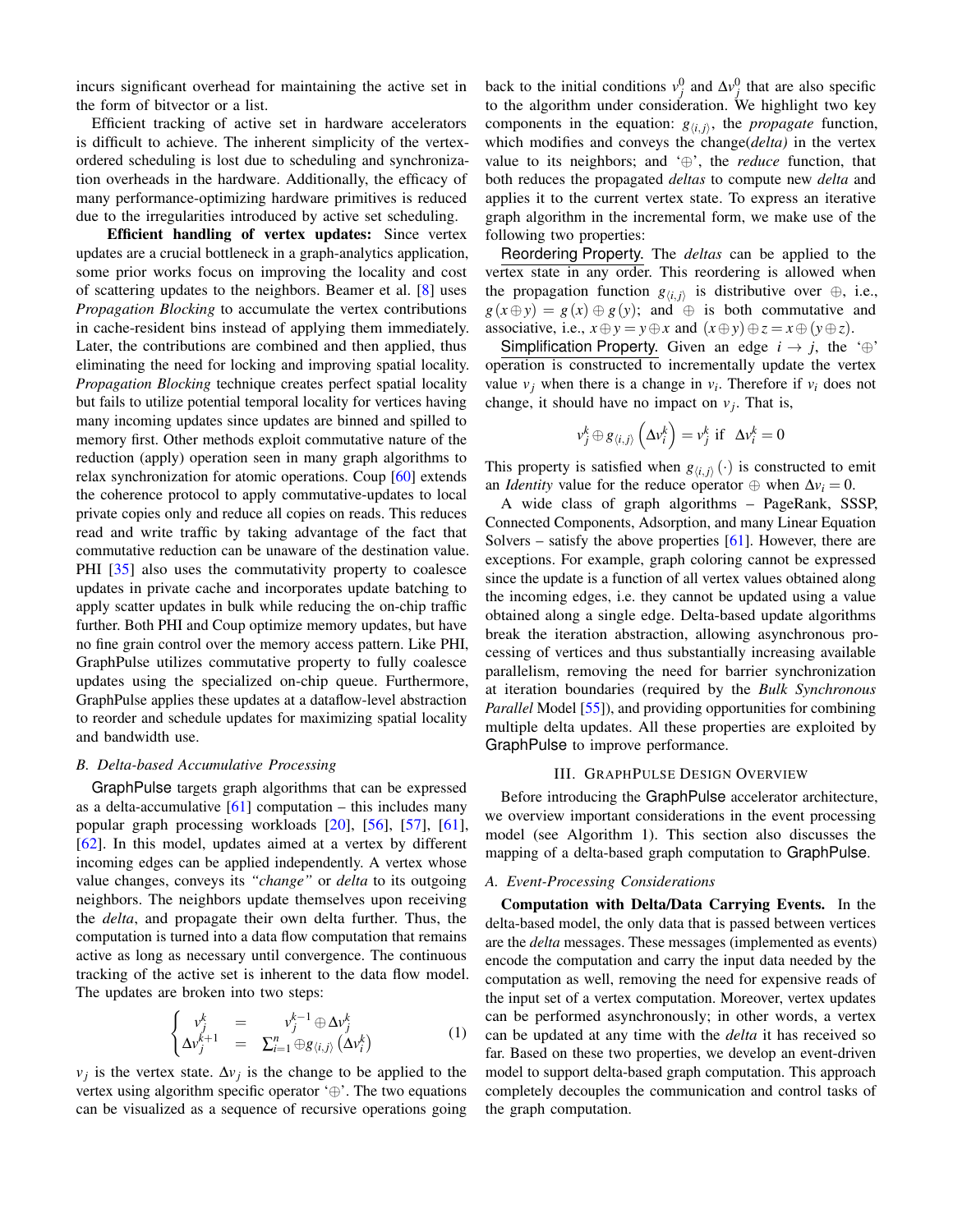Algorithm 1: Event-Driven Graph Processing Model for Incremental PageRank

| <b>Data:</b> Graph Structure $G(V, E)$                                             |
|------------------------------------------------------------------------------------|
| <b>Result:</b> Vertex Properties V                                                 |
| $1  V $ : $\longleftarrow$ InitialVertexProperty()                                 |
| 2 <i>Queue</i> $\longleftarrow$ <i>InitialEvents</i> ({ $v_i \in V$ })             |
| while <i>Queue</i> is not empty $\bf{do}$<br>3                                     |
| $(u, \delta) \longleftarrow pop(Queue)$<br>$\overline{\mathbf{4}}$                 |
| $temp \longleftarrow V u $<br>5                                                    |
| $V u  \leftarrow Reduce(V u , \delta)$<br>6                                        |
| $\Delta_u \longleftarrow (V[u] - temp)$<br>7                                       |
| if $abs(\Delta_u)$ > THRESHOLD then // (Term. cond.)<br>8                          |
| foreach outgoing edge $E_{u,v}$ of vertex u do<br>9                                |
| $\delta_v \longleftarrow Propagate(\Delta_u, E_{u,v})$<br>10                       |
| if $(w, \delta_w)$ exists in Queue where $w = v$ then<br>11                        |
| $\delta_w \longleftarrow$ <i>Reduce</i> ( $\delta_w, \delta_v$ ) // Coalesce<br>12 |
| else<br>13                                                                         |
| Queue $\longleftarrow$ insert $(v, \delta_v)$<br>14                                |
| 16 return V                                                                        |
|                                                                                    |

<span id="page-4-0"></span>

<span id="page-4-1"></span>Fig. 2. Data access pattern in event-driven approach with a FIFO event-queue.

We define an *event* as a lightweight-message that carries a *delta* as its payload. Multiple events carrying *deltas* to the same vertex can be combined using a *reduce* operator specific to the application to reduce the event population and, subsequently, event storage and processing overheads. Execution of a vertex program can only be triggered by an event. A set of initial events is created at the beginning as part of the application initialization. When a processor receives an event for a vertex, it executes two tasks: 1) *update* of the vertex state using the *reduce* operation, and then 2) *generate* a new set of events using the *propagate* function described in Section [II-B.](#page-3-1) The newly generated events are collected in an event queue from which they are scheduled to other processors to start execution of new vertex programs.

Figure [2](#page-4-1) shows a view of the computation model. At any time, the event queue has a set of pending events. The event at the head of the queue is issued to a processor which readmodify-writes the vertex value, then reads the corresponding adjacency list to prepare and insert new events into the event queues. The memory accesses are still in random order and require locking for parallel operation since two or more events to the same vertex may be issued from the queue; our optimized design mitigates both of these limitations.

Coalescing Inflight Events. As discussed in Section [II-B,](#page-3-1) the reordering property of the propagation parameter allows

the architecture to combine multiple events to the same destination while still in the queue using the *reduce* function without affecting program correctness; we call this operation *event coalescing*. Event coalescing is critical for a practical asynchronous design because every event in the queue can cause the generation of new events for every outgoing neighbor or destination vertex, unless a termination condition is met. Consequently, for every event consumption, new events are produced and the number of events in the system will rapidly grow. For designing an event-driven processor with limited storage, we require the event coalescing capability to ensure control over the rate of event generation.

Implicit Atomic Updates. In parallel execution, processors may attempt to update the same vertex's state simultaneously, necessitating locking or atomic updates. In Graphpulse, all the vertex memory accesses are associated with an event, and an event only modifies a single vertex value. With the guarantee that, via coalescing, no more than one event is in-flight for any vertex, safety for atomic access is naturally ensured. Our implementation completely coalesces all events targeted to a vertex into one before it is scheduled preventing race conditions that can otherwise arise in presence of concurrent updates.

Isolating Control Tasks from Computation. All memory accesses to vertex and edge data are isolated to the algorithm specific task processing logic. The control tasks, which primarily consist of scheduling of vertex operations, are naturally encapsulated using the *events* abstraction, and do not require any accesses to the graph data to schedule their computation. Coupled with the guarantee of memory consistency, this isolation makes the vertex scheduling logic extremely simple and the datapath highly independent and parallelizable. Also, the memory interfaces designed are simple and efficient since there are only simple memory accesses to the vertex properties. This model reduces memory accesses compared to the classical graph processing approaches including *Vertex-Centric Push/Pull* and the *Edge-Centric* paradigms.

Active Set Maintenance. The events resident in the queue encapsulate the entire active computation, which provides an alternative way to manage *active sets* using hardware structures. Vertices that are inactive will have no events updating them; and the set of unprocessed events indicate a set of vertices that are to be activated next. Most existing graph frameworks use bitmaps or vertex-lists to maintain an active set which entails significant management overhead. The event maintenance task is decoupled from the primary processing path in our model which results in greater parallelization opportunities. Efficient fine-grained control over the event-flow, thereby the scheduling of vertices, can be achieved via hardware support.

Initialization and Termination. After loading a graph, we bootstrap the computation as follows. We define an *Identity* parameter that, when passed to the *reduce* operator with another value, leaves the latter unchanged (e.g., 0 is *identity* for the *sum()* operation). We set the vertex memory to the identity parameter for the graph. The initial events, that are set with the initial target value of the vertices, populate the event queue. The first event of a vertex is guaranteed to trigger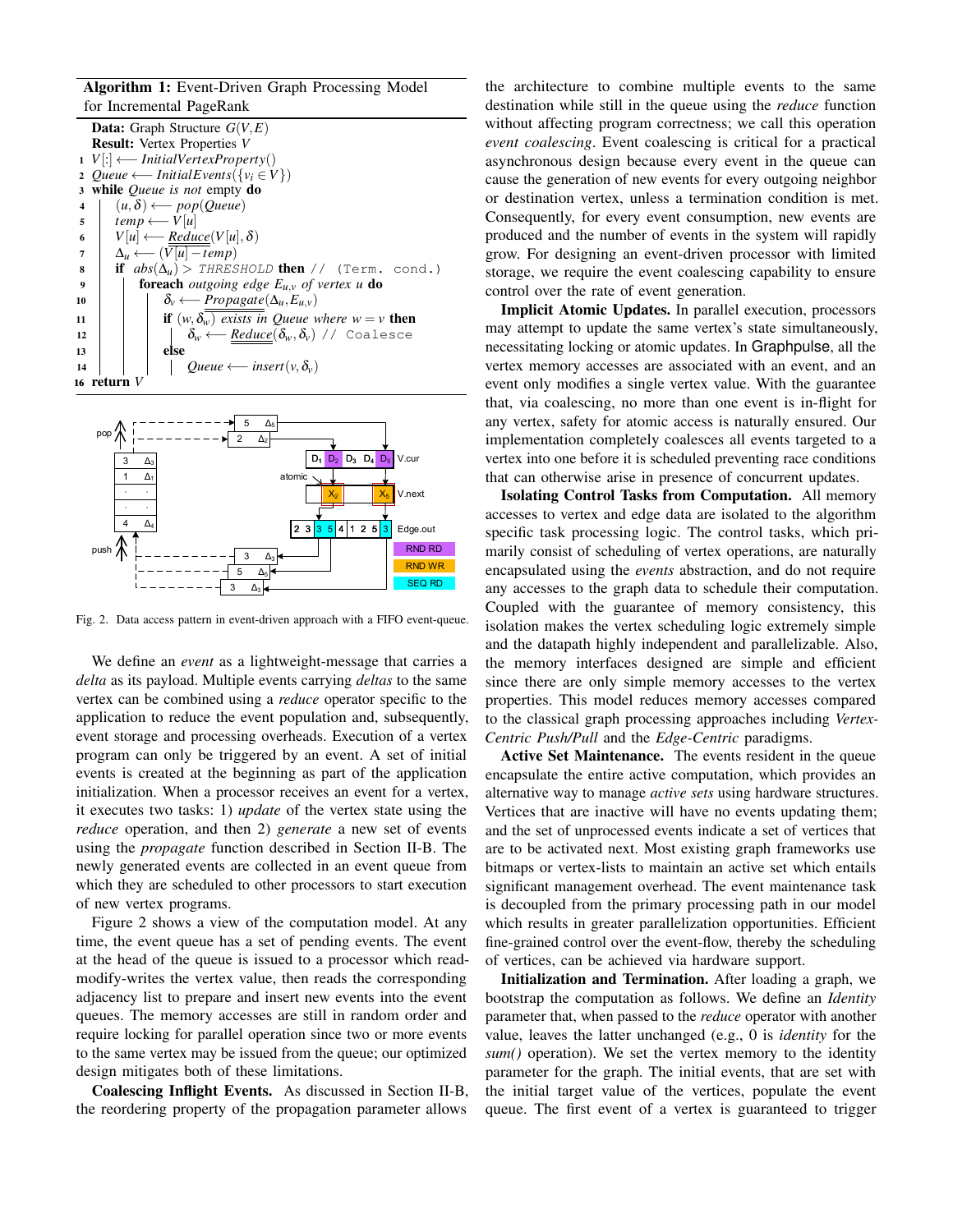TABLE II FUNCTIONS FOR MAPPING ALGORITHM TO GRAPHPULSE

<span id="page-5-1"></span>

|                     | propagate( $\delta$ )                         | reduce                | $V_{j,init}$                 | $\Delta V_{j,init}$             |  |  |
|---------------------|-----------------------------------------------|-----------------------|------------------------------|---------------------------------|--|--|
| PR-Delta            | $\alpha \cdot E_{i,j} \cdot \delta/N$ (src)   | $\ddot{}$             | 0                            | $1-\alpha$                      |  |  |
| Adsorption          | $\alpha_i \cdot E_{i,j} \cdot \delta$         |                       | 0                            | $\beta_i \cdot I_i$             |  |  |
| <b>SSSP</b>         | $E_{i,j}+\delta$                              | min                   | $\infty$                     | 0 (j=r); $\infty$               |  |  |
| <b>BFS</b>          |                                               | min                   | $\infty$                     | 0 ( $j=r$ ); $\infty$           |  |  |
| Conn. Comp.         |                                               | max                   | $-1$                         |                                 |  |  |
| Event<br>Queues     | <b>Event Emit</b>                             | Event<br>Scheduler    | Event Issue<br><b>Status</b> | Event<br>Processors<br>EP<br>EP |  |  |
|                     | EP<br>EP<br>New Event Insertion<br>Memory R/W |                       |                              |                                 |  |  |
| <b>Graph Memory</b> |                                               |                       |                              |                                 |  |  |
|                     | <b>Vertex Properties</b>                      | <b>Structure Data</b> |                              |                                 |  |  |

<span id="page-5-2"></span>Fig. 3. Overview of GraphPulse Design

a change and then propagate it to other vertices to bootstrap the computation. The event population eventually declines as the computation converges; an update event may not generate new events if the update magnitude is below a threshold (e.g., in PageRank). Eventually, the event queue becomes empty without replenishment and the application terminates when there is no more event to schedule. We also provide the ability to specify a global termination condition for better control with some applications (see Section [IV-C\)](#page-6-0).

# *B. Application Mapping*

To implement a delta-based accumulative graph computation in our model shown in Algorithm [1,](#page-4-0) the user must define several functions described next – Table [II](#page-5-1) shows the reduction and propagation functions, and the initialization values for five graph applications.

**Reduce** function expresses the *reduction* operation that accumulates incoming neighbors' contributions to a vertex, and coalesces event *deltas* in queue. It takes a delta value and current vertex state to update  $state = state \oplus delta$ .

**Propagate** function expresses the source vertex's *propagation* function  $(g(x))$  that generates contributions for the outgoing neighbors. It uses the change in state to produce outgoing *delta*,  $\Delta_{out} = g_{\left\langle E.\textit{src},E.\textit{dst}\right\rangle }(\Delta V).$ 

**Initialization** function defines the initial vertex states to an *identity* value for the reduction operator. Also, the initial event delta is set such that Reduce(Identity, delta) results in the intended initial state of the target vertex.

**Terminate** function defines a local *boolean* termination condition in the framework that checks for changes in the vertex state. Propagation for an event stops when the local termination condition is valid and the vertex state is unmodified. The program stops if all events have terminated locally.

Programming Interface. Due to the simple programming abstraction, user effort is modest. The user can define program logic in HDL using custom functional modules and pipeline latency, or use some common functional modules in Graph-Pulse (e.g., *Min, Max, Sum*). The user also creates the array of initial events and vertex states, which are written to the accelerator memory and registers by the host CPU.

# IV. GRAPHPULSE ARCHITECTURE

<span id="page-5-0"></span>GraphPulse is an event-based asynchronous graph processing accelerator that leverages the decoupled nature of eventdriven execution. The event processing datapath exposes the computational parallelism and exploits available memory bandwidth and hardware resources. The accelerator takes advantage of low-latency on-chip memory and customizable communication paths to limit the event management and scheduling overheads. The following insights from Section [III-A](#page-3-2) guide the datapath design:

- 1) Vertex property reads and updates are isolated and independent, eliminating the need for atomic operations. When sufficient events are available for processing, the throughput is only limited by the memory bandwidth.
- 2) To sustain many parallel vertex operations, it should be possible to insert, dequeue, and schedule events with high throughput.
- 3) Since no explicit scheduling is needed, the number of parallel vertex processing tasks can be easily scaled to process increasingly larger graphs.

We next describe a baseline implementation guided by these considerations, and then describe the optimizations we incorporate to improve its performance.

# *A. Abstractions for Events*

Figure [3](#page-5-2) overviews the architecture of GraphPulse. The primary components of the accelerator are Event Queues, the Event Scheduler, Event Processors, the System Memory, as well as the on-chip network interconnecting them. The event processors directly access the memory using an efficient highthroughput memory crossbar interface. For scalability our goal is to leverage the bandwidth to support high degree of memory parallelism and simultaneously present many parallel requests to memory. Because events are the unit of computation, we aim to fit all active events in on-chip memory to avoid having to spill and fetch events. However, for larger graphs, this is not possible, and we use a partitioning approach to support them (see Section [IV-F\)](#page-8-1). We consider a configuration with 256 event processors for our baseline.

#### *B. Event Management*

Event Queue stores the events representing the active vertex set of the graph. Events are stored as a tuple of destination vertex ID and payload (delta). Schedulers drain events from the queue in sequence giving them to the processors, while newly generated events are fed back to the queue. Since events are generated for all edges, the volume of events grows rapidly, which represents an obstacle for efficient processing. Moreover, due to the asynchronous processing, multiple activations of a vertex can coexist that then generate multiple set of events over the vertex edges. Figure [4](#page-6-1) shows the total number of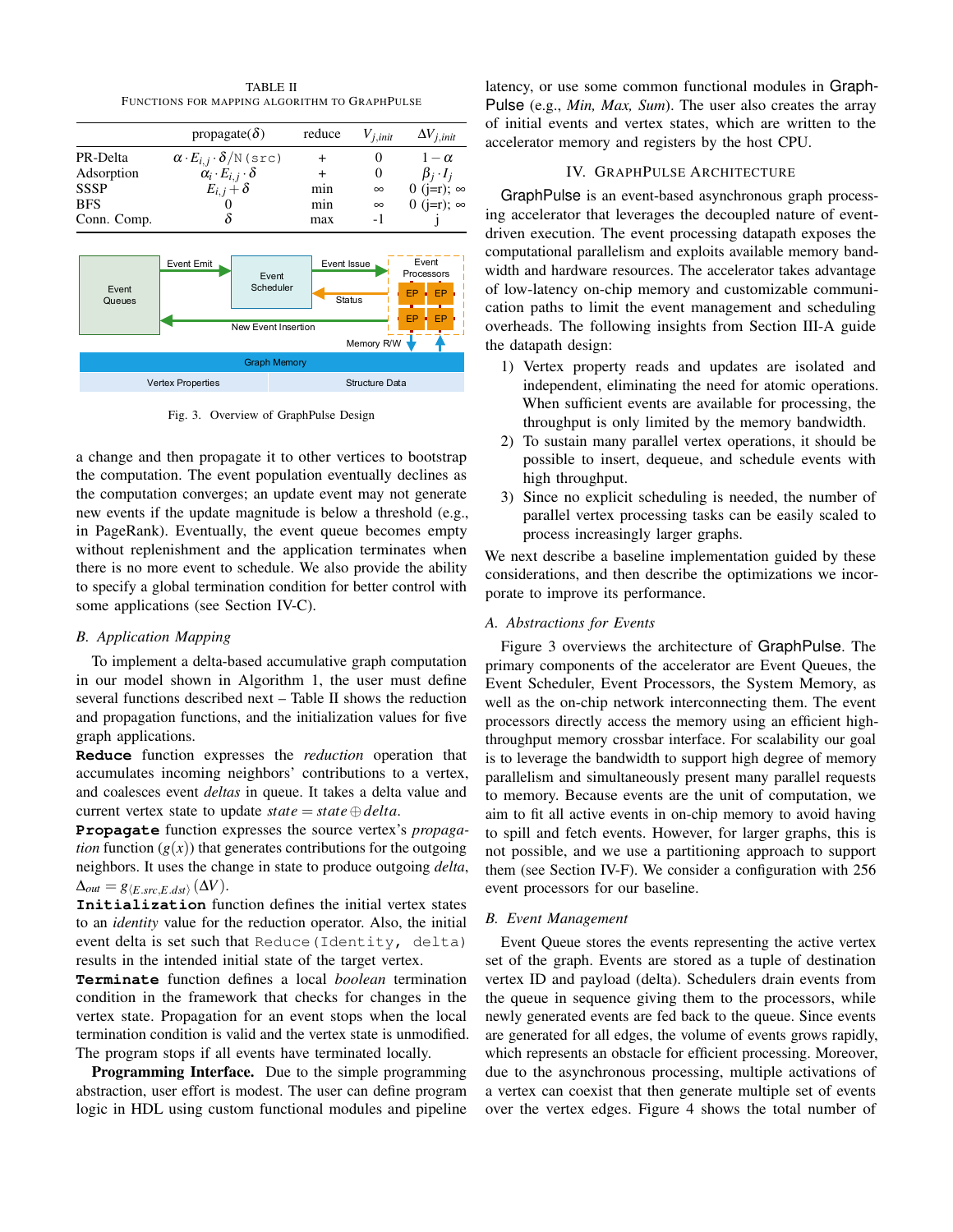

<span id="page-6-1"></span>Fig. 4. Total events produced (blue) and remaining after coalescing (orange).



<span id="page-6-2"></span>Fig. 5. Data access pattern in event-driven approach with coalescing & sorting.

events produced during each iteration and the number of events remaining after coalescing for PageRank running on the LiveJournal social network graph [\[6\]](#page-12-15) (∼5M nodes, ∼69M edges). We see that over 90% of the events are eliminated via coalescing multiple events destined to the same vertex. Dramatic reduction in the number of events also reduces the numbers of computations and memory accesses. The queue is modeled as a group of collector bins dedicated to a subset of vertices to simplify and scale event management. We set up the mapping of vertices to bins such that a block of vertices close in memory map to the same bin. Thus, when events from a bin are scheduled, the set of vertices activated over a short period of time are closely placed in memory and thus the memory accesses exhibit high spatial locality. The ordering approach transforms the inefficient random read/writes into sequential read/writes as shown in Figure [5.](#page-6-2)

Events are deposited in the bin and the coalescer iterates over the events and applies the Reduce methods over matching events. Following coalescing passes, only a small fraction of unique events remain. However, buffering uncoalesced events significantly increases pressure on the event queues, increases congestion and requires large memory. Therefore to address this limitation, in Section [IV-D,](#page-6-3) we present an in-place coalescing queue that combines events during event insertion.

#### <span id="page-6-0"></span>*C. Event Scheduling and Termination*

The event scheduler dequeues a batch of events in parallel from the collectors. It arbitrates and forwards new events to the idle processors via the interconnection network. Scheduler drains events from one bin at a time, and iterates over all bins in a round-robin manner (other application-informed policies are possible). We call one complete pass over all bins a *round*. The scheduler allocates events to any idle processor through an arbiter network. The processing cycle for an event begins with the event scheduler dequeueing an event from the output buffer of the event queue when it detects an idle processor. The event is sent via the on-chip routing network to the target processor. Upon receiving an event, the processor starts the vertex program that can cause memory reads and updates of the vertex state. After processing the event, the processor produces all output events to propagate update of its state to directly impacted vertices along outgoing edges. The events produced are sent to the event queues mapped to the impacted vertices.

Global Termination Condition. The scheduler maintains an accumulator to store the local progress from the processors after they perform updates. The default behavior is to terminate when no events remain. However, for applications that can propagate events indefinitely, an optional termination condition provides a way to stop the execution based on a user defined condition such as a convergence threshold. For example, PageRank terminates when the sum of changes in score of all vertices are lower than a threshold. Here, processors pass the deltas as local progress updates to the scheduler where they are summed. A pass over the queue means all active vertices are accessed once, and the global accumulator represents global progress, which can be used for termination condition.

# <span id="page-6-3"></span>*D. In-Place Coalescing Queue*

To avoid rapid growth of event population, we explore an in-place coalescing queue that combines events during event insertion, compressing the storage of events destined to the same vertex. If no matching event exists, the event is inserted normally. Conversely, if an event exists, we simply combine the deltas based on the reduction function for the application.

We use multiple bins inside the queue, with each bin structured like a direct-mapped cache (Figure  $6(a)$ ). The bins are split into rows and columns, and only one vertex ID maps to a bin-row-column tuple so that there is no collision. Vertex ID isn't stored since the events are direct mapped. Vertices are mapped in column-bin-row order so that clusters in the graph are likely to spread over multiple bins. The number of rows is based on the on-chip RAM block granularity (usually 4096) and multiple memory blocks are operated side-by-side to get a wider read/write interface that can hold power-of-two number of columns. Each bin consists of a *Simple Dual-Ported* RAM block (with one read and one write port).

Insertion and Coalescing. Each bin can accept one new event per cycle, but the insertion has multi-cycle latency. Specifically, insertion units are pipelined so that a bin can accept multiple events in consecutive cycles. In the first cycle during the insertion of an event, the event in its mapped block (if one exists) is read using the read port. In the next cycle, the incoming event is pushed into a combiner function pipeline along with the existing event (FPA unit in Figure [6\(b\)\)](#page-7-1). We use four stages in the pipeline since most common operators can be designed to have less than 4 cycles latency (e.g., 3 cycles for floating point addition) while maintaining desirable clock speed. After the operation is finished, the combined event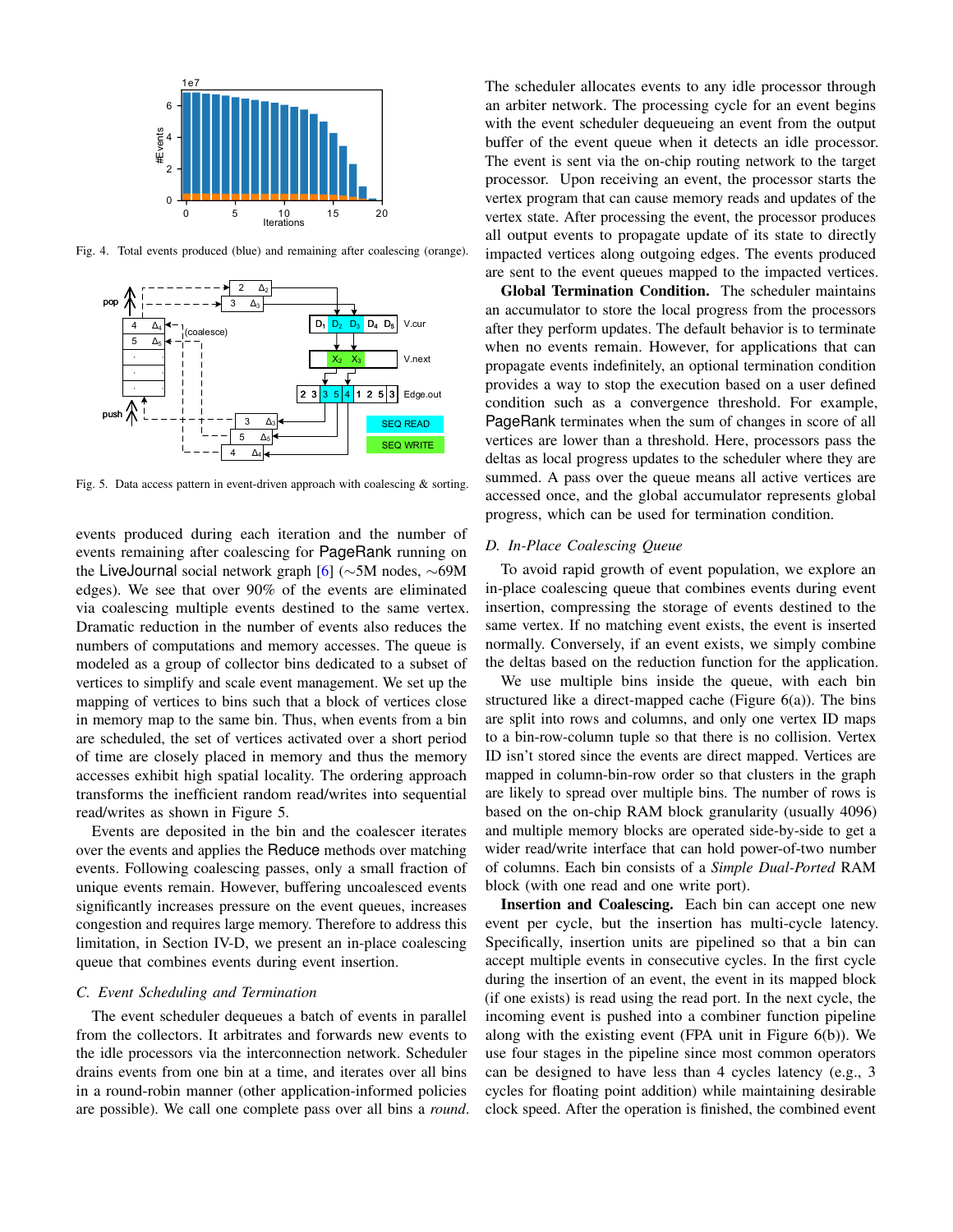<span id="page-7-0"></span>

<span id="page-7-1"></span>Fig. 6. (a) Direct mapping an event to a queue block; and (b) In-place coalescing and retrieval using direct mapped event storage (for PageRank).

is sent to the write port. During these 4 cycles, other event insertions can be initiated for another row, since the read-write ports are independent and the coalescer is pipelined. When insertions contend for the same row, the later events are stalled until the first event is written.

Removal. Events are removed from one bin at a time in a round-robin fashion. When it's time to schedule events from a bin, a full row is read in each cycle and the events are placed in an output buffer. We prefer wide rows so that many events can be read in one cycle. Insertion to the same bin is stalled in the cycles in which a removal operation is active. Often towards the beginning or the end of an application, the queue is sparsely occupied. It might waste many cycles sweeping over empty rows in these situations. We mark the row occupancy using a bit-vector for each bin. A priority encoder gives fast look-up capability of occupied rows during sweeping the queue.

Due to coalescing at insertion, only one event exists for a vertex in the queue. As removal is done by sweeping in one direction in the bins, we can issue only one event for a vertex in a given round. After a round is complete, the scheduler waits until all the cores are idle before rolling over to the first bin again. This guarantees that race conditions cannot occur without the need for atomic operations or per vertex synchronization.

Another advantage of event coalescing is its ability to combine the effect of propagation across multiple iterations, which is a virtue of the asynchronous graph processing model. Figure [7](#page-7-2) shows an example: the delta from processing event A in bin 1 is sent to vertex C mapped to bin 2, where another event for vertex C already exists. Due to coalescing, vertex C will pick up the contribution that otherwise would have been processed in the next iteration. Similarly event E will compound the effect of A two iterations earlier than usual. We call this effect *lookahead*. In Figure [4,](#page-6-1) we showed that a significant fraction of the events are eliminated by coalescing. Figure [8](#page-7-3) shows the degree of lookahead contained in these coalesced events for each round in a 256-bin event queue during PageRank-Delta running on the LiveJournal graph. Because of coalescing and asynchronous execution, an event quickly compounds the effects of hundreds of previous iterations of events in a single round. Note that, the contributions from



Fig. 7. Compounding of vertex contributions across iterations.

<span id="page-7-2"></span>

<span id="page-7-3"></span>Fig. 8. Degree of lookahead in events processed in each round.

many vertices should quickly stop propagating in uncoalesced model because of damping in PageRank, but they carry on here after being compounded with a bigger valued event. Coalescing exploits temporal locality for the graph, while binning promotes spatial locality, without requiring large caches.

The event-driven approach is prohibitively expensive to implement in software due to the high overhead for generation, management, queueing, sorting, coalescing and scheduling of events using message passing in software. However, since these primitives are directly implemented by the accelerator in hardware, the overheads are essentially mitigated.

#### *E. Event Processors and Routing Network*

The event processors are independent, parallel, and simple state machines. The processors are connected to the scheduler using a broadcast network to enable delivery of events from any bin to any available processor. A memory bus connects the event processors to the main memory for reading graph properties. The graph is stored in a Compressed Sparse Row format in memory. The state machine starts after receiving a new event from the scheduler. It reads the vertex property from memory, computes update from the received event using the reduce() function, and writes update to the memory in the subsequent steps. It resolves local termination check, and starts reading from *EdgeTable* if it is not terminated. Then, it uses propagate() function to compute new delta using the neighbor ID. It pushes the new events to a broadcast channel which connects to the event queues where they are picked up. After finishing its tasks, the processor generates a local progress update (also defined by the application) that is passed to the scheduler along with the processor's status message for global progress checking. In our evaluation, we assumed that event processing logic is specified via a Hardware Description Language, resulting in specialized processors for the application. However, the function encapsulation provides a clean interface to build customizable event processors or use a minimalistic CPU for the event processors.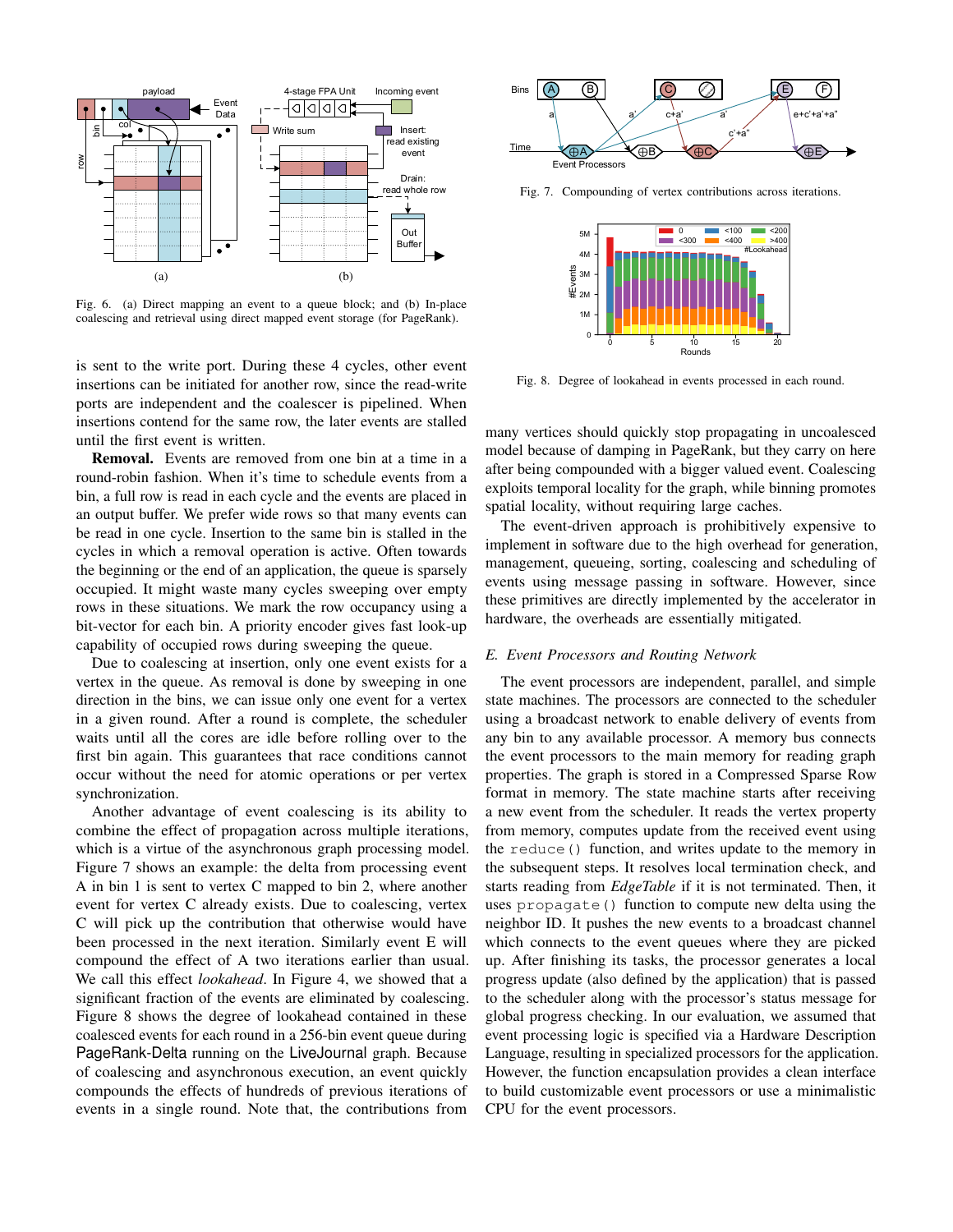The baseline GraphPulse configuration consists of 256 processors on a system connected to 4 DRAM memory controllers and coalescing event queues. The scheduler-toprocessor interconnect for the baseline design is a multi-staged arbiter network. The processor-to-queue network is a 16x16 crossbar with 16 processors multiplexed into one crossbar port. The complexity of the network is minimized by a number of characteristics of the design: (1) we only need unidirectional dataflow through the network; (2) the datapath communication can tolerate delays arising due to conflicts enabling us to use multi-stage networks and to share ports among multiple processing elements; and (3) our events are fixed in size so that we do not face complexity of variable size messages. We note that the optimizations in Section 5 allow us to retain performance with a much smaller number of cores which further reduces interconnect complexity.

#### <span id="page-8-1"></span>*F. Scaling to Larger Graphs*

GraphPulse uses the on-chip memory to store the events in the coalescer queue. Each vertex is mapped to an entry in the coalescer, which puts a limit on the size of the active portion of the graph to be less than the maximum number of vertices serviced by the coalescer. For large graphs, the on-chip memory of the accelerator will, in general, not be big enough to hold all vertices. The inherent asynchronous and distributed data-flow pattern of GraphPulse model allows it to correctly process a portion of the graph at a time. Thus, to handle large graphs, we partition the graph into multiple slices such that each slice completely fits into the on-chip. Each slice is processed independently and the events produced from one slice are communicated to other slices. This can be achieved using two different strategies: a) on-chip memory can be shared by different slices sequentially over time while the inter-slice events are temporarily stored in off-chip memory; and b) multiple accelerator chips can house all slices while an interconnection network streams inter-slice events in real-time. We use the first option to illustrate GraphPulse scalability.

We assume that the graph is partitioned offline into slices that each fits on the accelerator  $[25]$ ,  $[50]$ ,  $[51]$ . Most graph frameworks employ either a *vertex-cut* or *edge-cut* strategy in partitioning graphs. Since our model is dependent on the number of vertices, we limit the maximum number of vertices in each slice while minimizing edges that cross slice boundaries. We relabel the vertices to make them contiguous within each slice. When a slice is active, the outbound events to other slices are stored in off-chip memory. These events are streamed in later when the target slice is swapped in and activated. Partitioning necessarily gives rise to increased off-chip memory accesses and bandwidth demand. However, the events do not require any particular order for storing and retrieval. We buffer the events that are outbound to each slice to fill a DRAM page with burst-write. When a slice is marked for *swap-out*, the bins are drained to the buffer and the new active slice's events are read in from memory. Both the read and write accesses to the off-chip memory is very fast since they are sequential and can be done in bursts. The bins in the queues have their independent



<span id="page-8-2"></span>Fig. 9. Optimization of event processing and generation.

pipelined insertion units that can insert the *swapped-in* events in parallel without delay. Event coalescing occurs during insertion of events into the bins. Normal operation can proceed as soon as the first bin is swapped-in, allowing the swap-in/swap-out process to be pipelined, and masking the *switch-over* latency.

# V. GRAPHPULSE OPTIMIZATIONS

<span id="page-8-0"></span>In this section, we discuss optimizations and extensions to the baseline GraphPulse. Analyzing the performance of the event execution, we discovered that the event processing time was dominated by two overheads: (1) memory accesses to obtain the output vertices needed to identify the targets of the generated events; and (2) the sequential cost to generate the outgoing events. In this section, we introduce two optimizations to alleviate these overheads.

Prefetching: Graph processing applications have notoriously low computation to memory latency ratio. We implement a prefetching scheme to prevent starvation and idling of the event processors. An input buffer is added to the processors and a small scratchpad memory sits between the processor and the graph memory to prefetch and store vertex properties for the events waiting in the input buffer as shown in Figure [9.](#page-8-2) Prefetching is possible since we know the vertices mapped to each coalescing queue, and we are able to accurately prefetch their outgoing set while they are scheduled for execution. We map the events in the queue such that a block of vertices that are adjacent in graph memory remains adjacent in the queue. The events in a block are *swept* and streamed together to the same input buffer. The predictor inspects a window from the buffer to prefetch only the required data in *cache-line-size* granularity. A carefully sized block (128 in this work) will cause prefetch of all required addresses from a DRAM page together, allowing higher bandwidth utilization than possible via caching alone. Since processors no longer manage data themselves and the memory latency is separated from their critical path, we employ fewer processors (8 in the experiments) to process only the vertices with data available for processing.

We include a small caching buffer with the edge memory reader to enhance the throughput. Prefetching the outgoing edges makes it possible to streamline the generation of events without experiencing expensive memory accesses during event generation. This substantially reduces the event processing time and enhances the event processing throughput. A simple Nblock prefetching (N=4) scheme is used for edge memory reads. Since the degree of a vertex are known during the processing phase, we pass this information to the generation unit encoded in the vertex data as a hint for the edge prefetcher to set the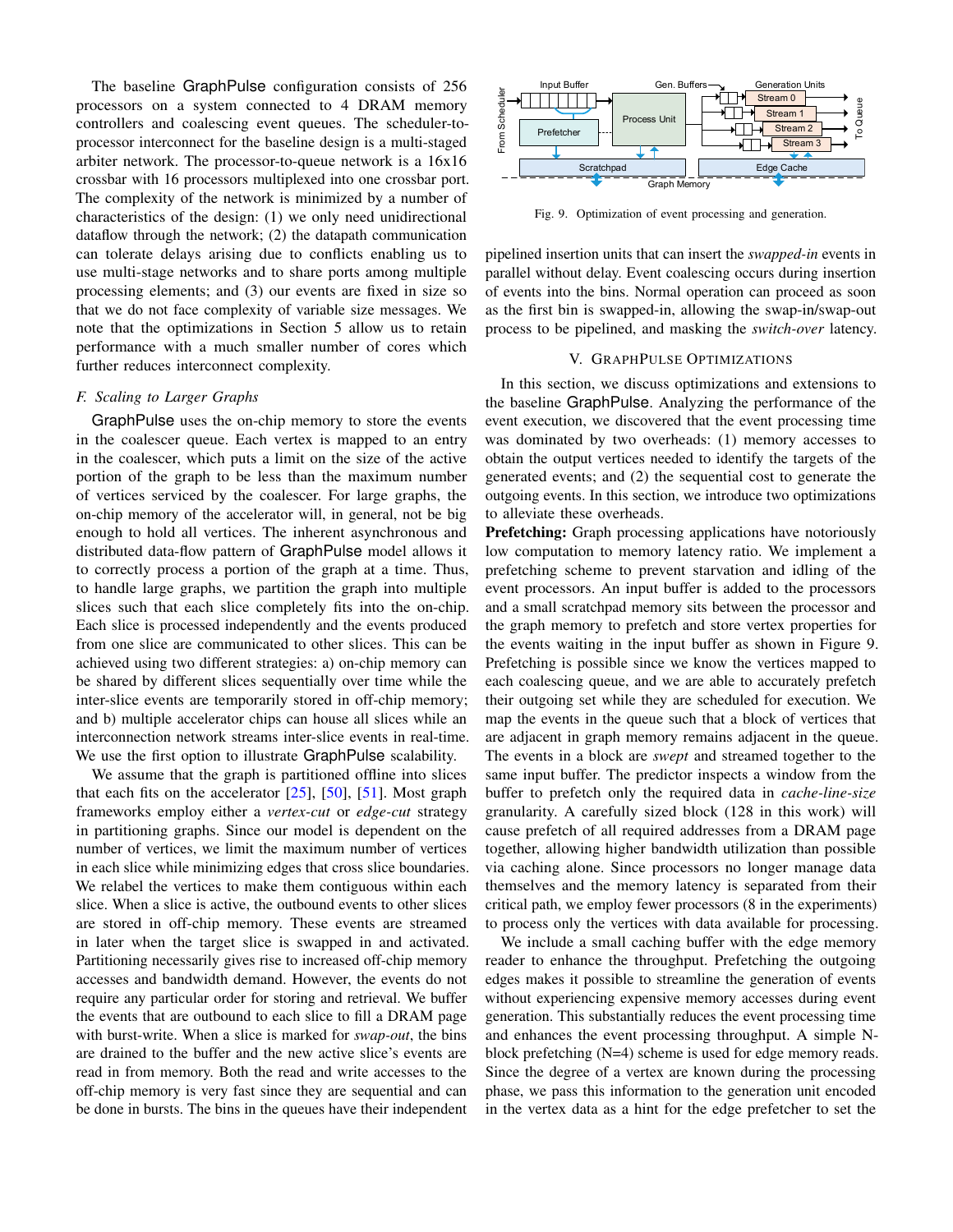limit of prefetching (N) to avoid unnecessary memory traffic for low degree vertices.

Efficient Event Generation: The memory traffic requirement for edge data compared to vertex properties is very high for most graphs: edge data is typically orders of magnitude larger for most graphs. After an event is processed, update events are generated to its outgoing edge set. We observed that this step is expensive and frequently stalls the event processors limiting processing throughput. The data per edge is small (4 bytes in most of our graphs and applications). This makes reading and generation of events for multiple edges in the same cycle essential for saturating memory bandwidth. Since the data dependence between the processing and event generation phase is unidirectional, we decouple the processor into two units: Processing and Generation (see Figure [9\)](#page-8-2). We increase the event generation throughput by connecting multiple of these generation streams to the same processing unit. A group of streams in one generation unit share the same cache but multiple ports in the event delivery crossbar. Each generation stream is assigned one vertex from the processing unit when idle. Thus, we use parallelism to match the event generation bandwidth to the event processing bandwidth enabling the processing units to work at or near capacity.

#### VI. EXPERIMENTAL EVALUATION

<span id="page-9-0"></span>Next we evaluate GraphPulse along a number of dimensions: performance, memory bandwidth requirements, hardware complexity, and power consumption. First we describe our experimental methodology.

## *A. Experimental Methodology*

System Modeling. We use a cycle accurate microarhitectural simulator based on Structural Simulation Toolkit [\[45\]](#page-13-26) to model the primary components, the memory controller, and interconnection network. The event processor models are designed as state machines with conservative estimation for latency of the computation units. The memory backend is modeled with DRAMSim2 [\[46\]](#page-13-27) for realistic memory access characteristics. The coalescing engine was modeled as a 4 stage pipelined floating point unit in RTL. The interconnection network is simulated with input and output queue to ensure congestion does not create a bottleneck.

Comparison Baselines. We compare the performance of GraphPulse with a software framework, Ligra [\[49\]](#page-13-6). We chose Ligra as the software baseline because, along with Galois [\[37\]](#page-13-4), it is the highest performing generalized software framework for shared-memory machines [\[64\]](#page-13-28). Moreover, Ligra has an efficient shared memory implementation of one of the most robust technique for active set management and versatile scheduling depending on the active set, which is at the core of our work. We considered frameworks that support delta-accumulative processing but those were all targeted for distributed environments and performed much slower than Ligra. We measure the software performance on a 12-core Intel Xeon CPU. The relevant configurations for both systems are given in Table [III.](#page-9-1)

<span id="page-9-1"></span>TABLE III DEVICE CONFIGURATIONS FOR SOFTWARE FRAMEWORK EVALUATION AND GRAPHPULSE WITH OPTIMIZATIONS.

|                              | Software Framework                                    | GraphPulse                                |
|------------------------------|-------------------------------------------------------|-------------------------------------------|
|                              | Compute Unit $12 \times$ Intel Xeon Cores<br>@3.50GHz | $8 \times$ GraphPulse<br>Processor @ 1GHz |
| $On-chip$<br>memory          | 12MB L2 Cache                                         | $64MB$ eDRAM @22nm<br>1GHz, 0.8ns latency |
| Off-chip<br><b>Bandwidth</b> | $4\times$ DDR3<br>17GB/s Channel                      | $4\times$ DDR3<br>17GB/s Channel          |

TABLE IV GRAPH WORKLOADS USED IN EVALUATIONS.

<span id="page-9-2"></span>

| Nodes                           | Edges | Description                    |
|---------------------------------|-------|--------------------------------|
| Web-Google $(WG)$ [30]<br>0.87M |       | 5.10M Google Web Graph         |
| 3.01M                           |       | 47.33M Facebook Social Net.    |
| 3.56M                           |       | 45.03M Wikipedia Page Links    |
| 4.84M                           |       | 68.99M LiveJournal Social Net. |
| 41.65M                          |       | 1.46B Twitter Follower Graph   |
|                                 |       |                                |

In addition, we compare the performance with a hardware accelerator Graphicionado [\[18\]](#page-12-12), a state of the art hardwareaccelerator for graph processing that uses the Bulk Synchronous execution model. Since the implementation of Graphicionado is not publicly available, we modeled Graphicionado to the best of our ability with the optimizations (parallel streams, prefetching, data partitioning) proposed by the authors. We also gave zero-cost for active vertex management and unlimited on-chip memory to Graphicionado to simplify implementation, making our speedup vs. Graphicionado conservative. We provision Graphicionado with a memory subsystem that is identical to that of GraphPulse.

Workloads. We use five real world graph datasets – Google Web graph, Facebook social network, LiveJournal social network, Wikipedia link graph, and Twitter follower network in our evaluations obtained from the Network Repository [\[47\]](#page-13-32) and SNAP network datasets [\[29\]](#page-13-33) (see Table [IV\)](#page-9-2). We evaluate five graph algorithms – PageRank (PR), Adsorption(AD), Single Source Shortest Path (SSSP), Breadth-first Search (BFS) and Connected Components (CC) on each of these graphs. We use the contribution based PageRank implementation (commonly referred to as PageRankDelta), which is a delta-accumulative version of PageRank. PageRankDelta execution was faster than the conventional PageRank in the Ligra software framework and Graphicionado for our graph workloads, and therefore we use it for our baselines as well. Ligra does not provide a native Adsorption implementation. We created randomly weighted edges for the graphs and normalized the inbound weights for each vertex. PageRank-Delta model was modified to consider edge weights and propagate based on the functions provided in Table [II](#page-5-1) for Adsorption. Twitter is large and does not fit within the accelerator memory; thus we split it into *three slices* with one slice active at a time using the methodology from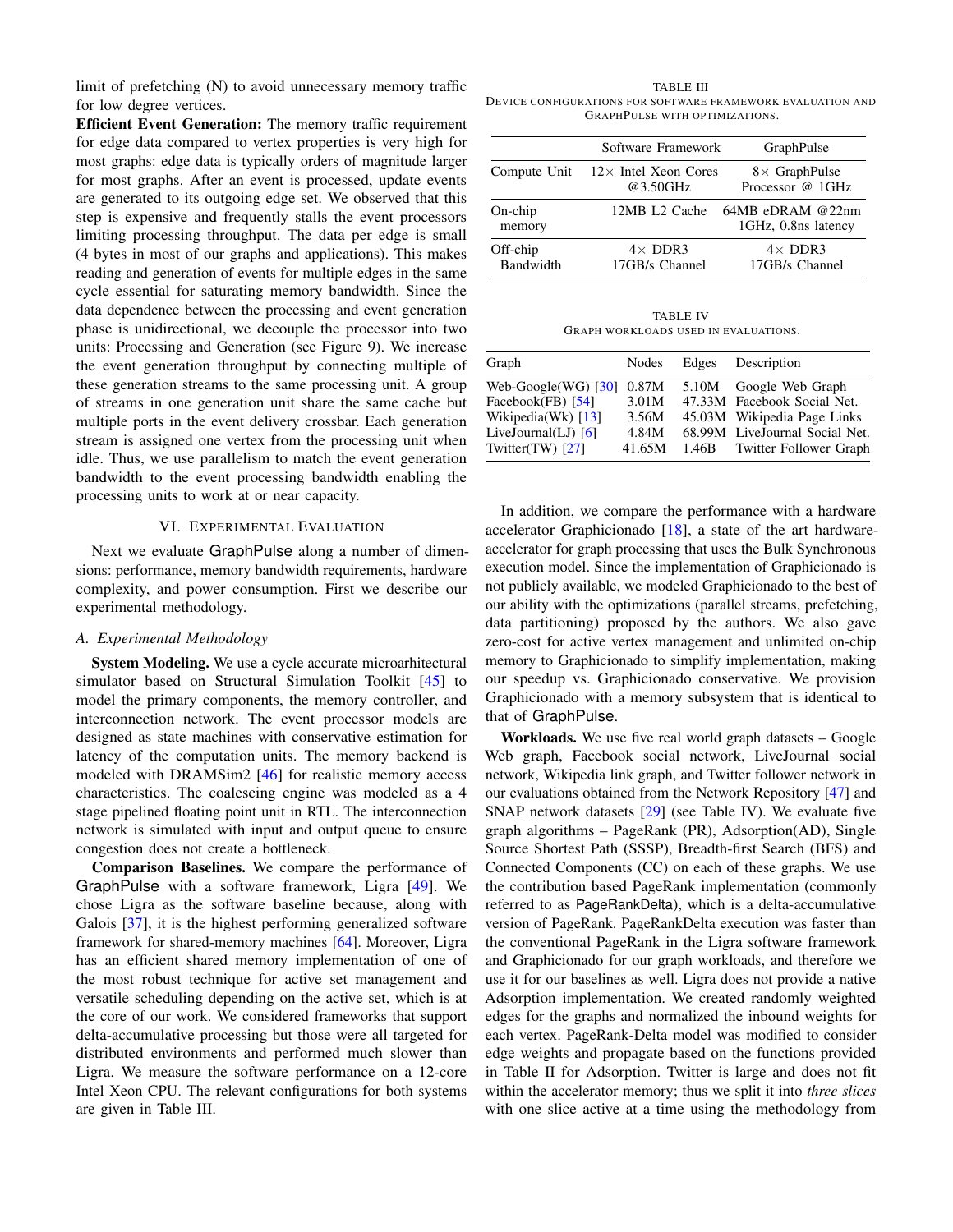

<span id="page-10-0"></span>Fig. 10. Performance comparison between GraphPulse, Graphicionado [\[18\]](#page-12-12), and Ligra [\[49\]](#page-13-6) framework all normalized with respect to the Ligra software framework. Twitter required partitioning from Section [IV-F.](#page-8-1)



<span id="page-10-1"></span>Fig. 11. Total off-chip memory accesses of GraphPulse normalized to Graphicionado.



<span id="page-10-2"></span>Fig. 12. Fraction of off-chip data utilized.

## Section [IV-F.](#page-8-1)

## *B. Performance and Characteristics*

Overall Performance. Figure [10](#page-10-0) shows the performance of the GraphPulse architecture in comparison to the Ligra software framework. We observe an average speedup of  $28\times$  $(10\times$  to 74 $\times$ ) for GraphPulse over Ligra across the different benchmarks and applications. The speedup mainly comes from hardware acceleration, memory friendly access pattern, and the on-the-fly event coalescing capability. BFS, SSSP and CC have similar traversal algorithms. However, BFS and SSSP performance suffers because fewer vertices are active at a time and vertices are reactivated in different rounds of the computation in contrast to CC where the full graph is active for the majority of the computation. The Twitter graph achieves comparable speedup to the other graphs, despite the fact that it incurs the overhead of switching between active slices. Our intuition is that software frameworks incur more overhead for large power law graphs for a computation like PageRank where vertices are visited repeatedly; these overheads are not incurred by GraphPulse as communication is mostly on chip.

Comparing GraphPulse performance to Graphicionado [\[18\]](#page-12-12), we found that, on average, GraphPulse is about  $6.2 \times$  faster. The Figure also shows the performance of both the baseline and the optimized version of GraphPulse (with prefetching and parallel event generation); we see that the two optimizations dramatically improve performance.

Memory Bandwidth and Locality. GraphPulse implements a number of optimizations to promote spatial locality and utilize DRAM burst transfer speed whenever possible. Figure [11](#page-10-1) shows the total number of off-chip memory accesses

required by GraphPulse normalized to Graphicionado. Even compared to the efficient data access of Graphicionado, GraphPulse requires 54% less off-chip traffic on average. GraphPulse 's processing model is memory friendly with events carrying the input data to the computation. Coalescing and *lookahead* also contribute heavily to reduce data traffic by combining computations and memory accesses and stabilizing many nodes earlier. The effect is particularly apparent in CC, where many vertices gets stabilized with the very first event. Finally, Figure [12](#page-10-2) shows that in GraphPulse very large fraction of data brought via off-chip accesses is utilized by the computation supporting its ability to reduce random memory accesses.

Event Execution Profile. The average life-cycle of an event is highly dependent on the graph structure and the algorithm. Figure [13](#page-11-0) shows a breakdown of average time spent in different stages of the processing path for an event. Individual vertex memory reads have long memory latency. But due to locality aware scheduling and prefetching in the input buffer, latencies for the accesses are masked and the average latency for the vertex memory reads become only few cycles. This indicates the efficiency of the prefetcher. The process stage takes only few cycles too because of pipelining and brevity of typical *apply* tasks. The *Gen Buffer* stage shows the time spent in the input buffer of generation streams after an event is processed and waiting for generation units to be available. The time spent on edge memory access appears to be high, but this is due to the large number of edges that need to be read for event generation in power-law graphs. Figure [14](#page-11-1) shows the fractions of time the processors and generators spend accessing memory, processing and stalling. It is noticeable that event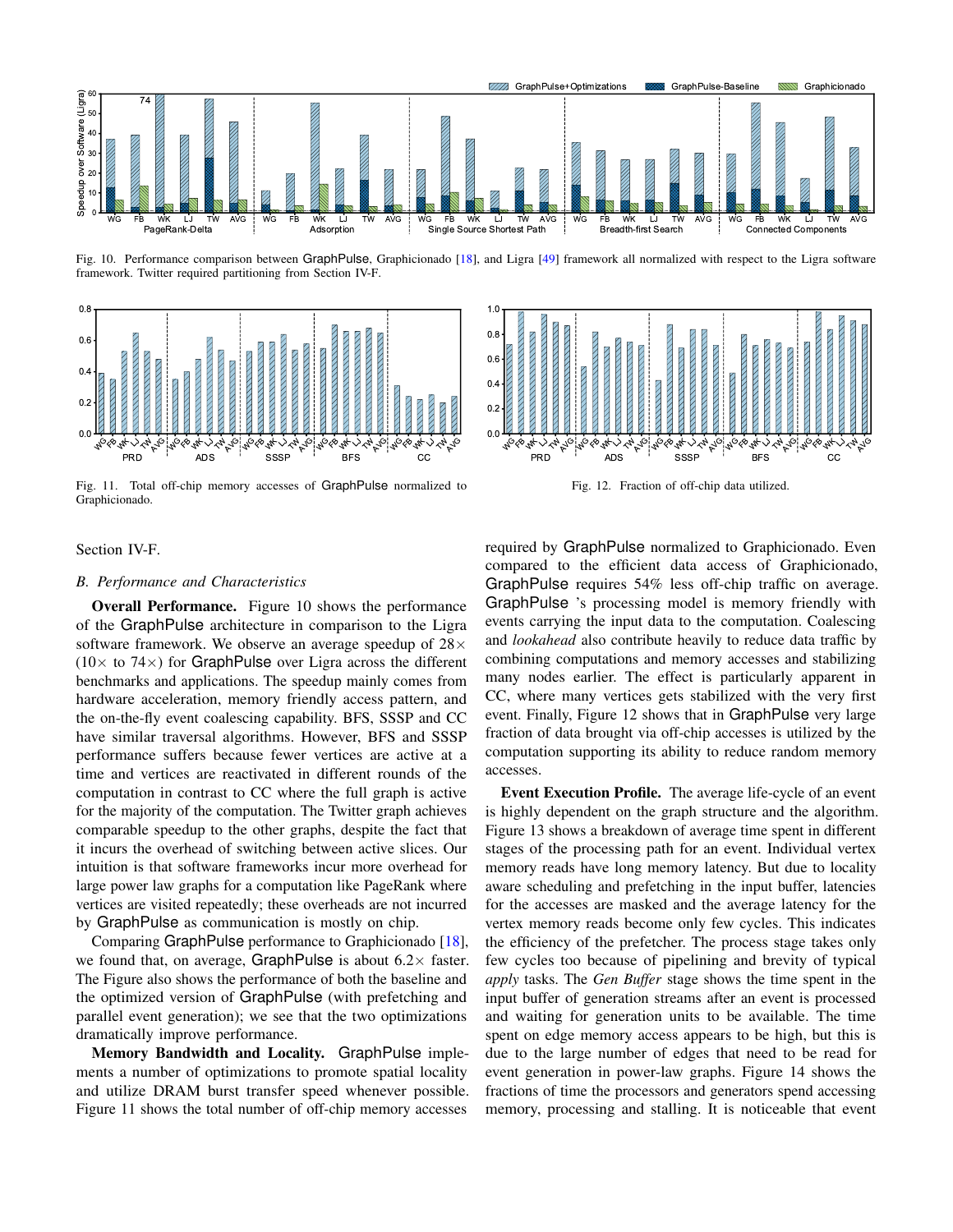

<span id="page-11-0"></span>Fig. 13. Cycles spent by an event in each execution stage, shown chronologically from bottom to top.



<span id="page-11-1"></span>Fig. 14. Time breakdown for the processor (left-bar) and generation units (right-bar).

generation units (right-side bar) spend close to 80% of the cycles reading edge memory. This includes the latency to both read edges from cache and fetch from main memory. We observed that the generation units saturate the memory bandwidth with prefetching and high off-chip utilization. The processors (left hand bars) stall for about 70% of the cycles waiting for generators to become available. We observed that this can be reduced to less than 40% by doubling the ratio of generation streams at the trade-off of increased routing complexity.

# *C. Hardware Cost and Power Analysis*

The coalescing event queue consumes the most power since it closely resembles a cache in design and operation with the addition of a coalescer pipeline. We model the queue using 64MB on-chip memory composed of 64 smaller bins operating independently. 8 scratchpads with 1KB capacity are placed alongside 8 processing cores (with  $8 \times 4$  generation streams). We use CACTI7 [\[7\]](#page-12-18) for analysis of power and area for both memory elements. The dynamic memory access is estimated conservatively from simulation trace. The total energy for the whole event queue memory is ∼9 Watts when modeled in a 22nm ITRS-HP SRAM logic. Although we use identical systems, GraphPulse accesses 60% less memory than Graphicionado; we did not include DRAM power.

The event collection network is a  $16\times16$  crossbar attached to a network of arbiters allowing groups of Generation Streams to share a port. We modeled a complete RTL design containing the communication network, coalescer engine, and event processors using Chisel and synthesized the model. We assumed that the coalescing pipeline and event processors require floating point units, which results in worst case complexity and power consumption estimates (recall that the coalescing logic is

TABLE V POWER AND AREA OF THE ACCELERATOR COMPONENTS

<span id="page-11-2"></span>

|                  | #  | Power(mW) |         |       | Area $(mm^2)$ |
|------------------|----|-----------|---------|-------|---------------|
|                  |    | Static    | Dynamic | Total |               |
| Oueue            | 64 | 116       | 22.2    | 8825  | 190           |
| Scratchpad       | 8  | 0.35      | 1.1     | 11.6  | 0.21          |
| <b>Network</b>   |    | 51.3      | 3.4     | 54.7  | 3.10          |
| Processing Logic |    | -         |         | 1.30  | 0.44          |

application dependent). The area of the circuit stands at 3.5*mm*<sup>2</sup> with a 28nm technology (excluding the on chip memory) and comfortably meets the timing constraint for 1GHz clock. Power estimates show that custom computation modules and the communication network consumes less than 60mW. A breakdown of the power consumption of our evaluated design is presented in Table [V.](#page-11-2) GraphPulse is  $280\times$  more energy efficient than Ligra due to the low power from the customized processing and faster overall execution time.

## VII. RELATED WORK

Graph Accelerators: Template based graph accelerators process hundreds of vertices in parallel to mask long memory latency [\[5\]](#page-12-19), [\[39\]](#page-13-16). They use hardware primitives for synchronization and hazard avoidance. Swarm [\[23\]](#page-12-20) allows speculative execution to increase parallelism; however, memory inefficiencies persist. Spatial Hints [\[24\]](#page-12-21) uses application-level knowledge to tag tasks with specific identifiers for mapping them to processing elements which allows better locality and more efficient serialization, thus, addressing the inefficiencies of Swarm. On the other hand, serialization becomes unnecessary after coalescing in GraphPulse since transaction safety is implicitly guaranteed by the execution model and architecture.

Graphicionado [\[18\]](#page-12-12), a pipelined architecture, optimizes vertex-centric graph models using a fast temporary memory space. It improves locality using on-chip shadow memory for vertex property updates. However, GraphPulse substantially outperforms Graphicionado due to advantages of event-driven model over conventional models.

PIM-based solutions: These solutions lower memory access latency and increase performance. Tesseract [\[2\]](#page-12-22) implements simplified general purpose processing cores in the logic layer of a 3D stacked memory. GraphPIM [\[36\]](#page-13-34) replaces atomic operations in the processor with atomic operation capability in Hybrid Memory Cube (HMC) 2.0 to achieve low latency execution of atomic operations. Our approach has potential to be advantageous on PIM platforms too because memory accesses are simplified and the complex scheduling and synchronization tasks are isolated to the logic layer.

Tolerating irregular memory accesses: The propagation blocking technique for PageRank [\[8\]](#page-12-13) temporarily holds contributions in hashed bins in memory, merges contributions to same vertex, and later replays them to maximize bandwidth utilization and cache reuse. However, it entails overhead of maintaining bins. Zhou et al. [\[65\]](#page-13-35), [\[66\]](#page-13-36) store contributions temporarily to memory and combines them using hardware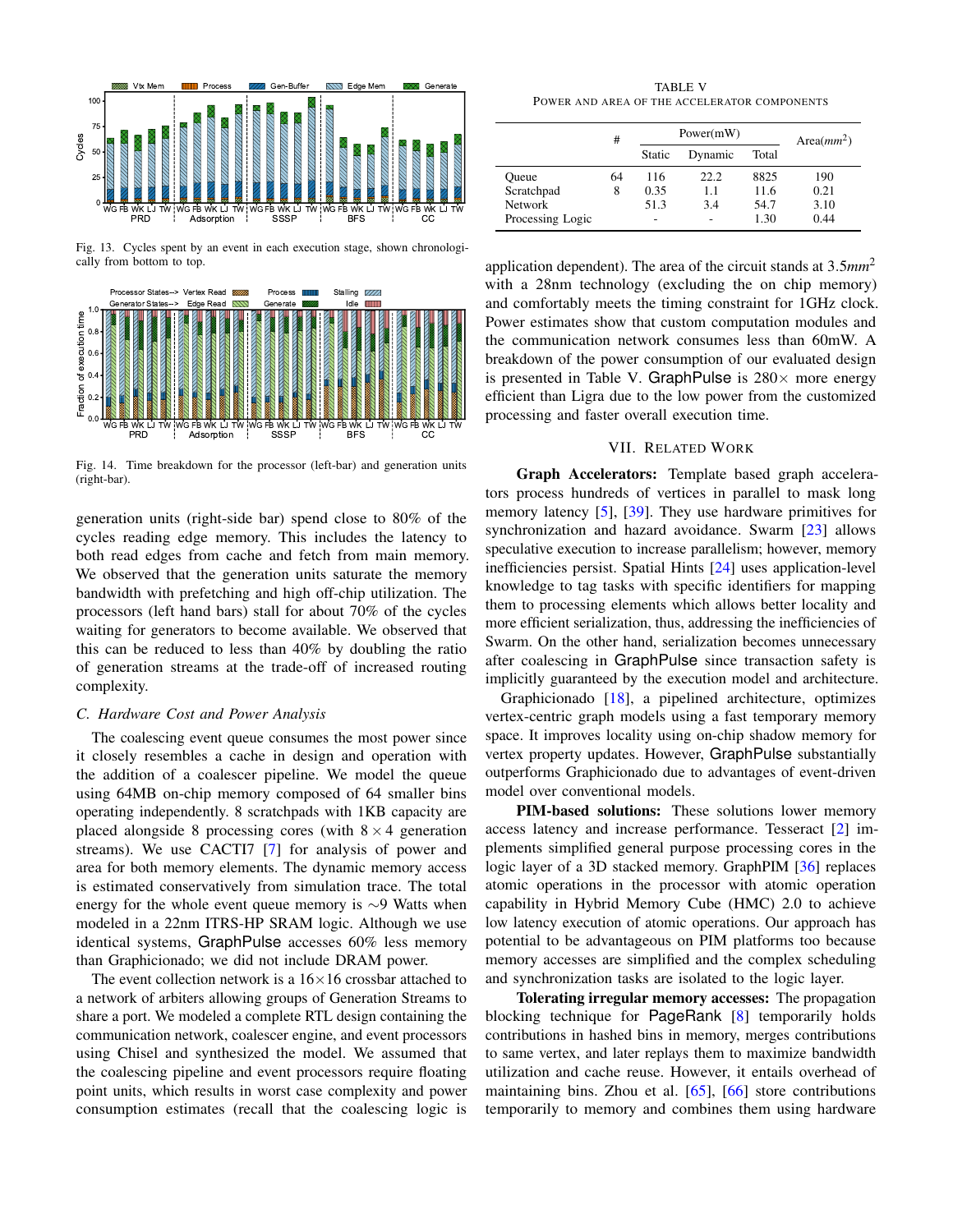when possible for edge-centric model. Due to large number of edges there is a substantial increase in random memory writes to temporary bins and small combination windows limit combining. To optimize irregular memory accesses, IMP [\[59\]](#page-13-37) uses a dynamic predictor for indirect accesses to drive prefetching. HATS [\[34\]](#page-13-38) proposes a hardware assisted traversal scheduler for locality-aware scheduling.

Dataflow architectures: GraphPulse bears some similarities to dataflow architectures in that computation flows with the data  $[12]$ ,  $[21]$ ,  $[26]$ ,  $[53]$ . The Horizon architecture supports light weight context switching among massive number of threads for tolerating memory latency. It heavily relies on the compiler [\[12\]](#page-12-23) but dynamic parallelism in graph applications is not amenable to similar compiler techniques. The SAM machine [\[21\]](#page-12-24) employs a highspeed memory (register-cache) between memory and execution units is a better match for graph applications. However, neither of these architectures address issues in graph processing addressed by GraphPulse. Specifically, GraphPulse uses data carrying events to eliminate random and wasteful memory accesses, coalescing strategy eliminates atomic operations and reduces storage for events, and event queues improve locality and enable prefetching.

## VIII. CONCLUDING REMARKS

In this paper, we presented GraphPulse, an event-based asynchronous graph processing accelerator. We showed how the event abstraction naturally expresses asynchronous graph computations, optimizes memory access patterns, simplifies computation scheduling and tracking, and eliminates synchronization or atomic operations. GraphPulse achieves an average of  $28\times$  improvement in performance over Ligra running on a 12 core CPU implementation, and an average of  $6.2 \times$  performance improvement over Graphicionado [\[18\]](#page-12-12).

## ACKNOWLEDGEMENTS

The authors would like to thank the anonymous shepherd and additional reviewers for their detailed feedback and help in improving the paper. This work is supported by grants CCF-2028714, CCF-2002554 and CCF-1813173 from the National Science Foundation to the University of California Riverside and award No. FA9550-15-1-0384 from the Air Force Office of Scientific Research (AFOSR).

#### **REFERENCES**

- <span id="page-12-11"></span>[1] M. Abeydeera and D. Sanchez, "Chronos: Efficient speculative parallelism for accelerators," in *Proceedings of the Twenty-Fifth International Conference on Architectural Support for Programming Languages and Operating Systems*, ser. ASPLOS '20. New York, NY, USA: Association for Computing Machinery, 2020, p. 1247–1262.
- <span id="page-12-22"></span>[2] J. Ahn, S. Hong, S. Yoo, O. Mutlu, and K. Choi, "A scalable processingin-memory accelerator for parallel graph processing," *SIGARCH Comput. Archit. News*, vol. 43, no. 3, pp. 105–117, Jun. 2015.
- <span id="page-12-7"></span>[3] Amazon AWS. Amazon EC2 F1 Instances. [Online]. Available: <https://aws.amazon.com/ec2/instance-types/f1/>
- <span id="page-12-6"></span>[4] C. Avery, "Giraph: Large-scale graph processing infrastructure on hadoop," *Proceedings of the Hadoop Summit. Santa Clara*, vol. 11, 2011.
- <span id="page-12-19"></span>[5] A. Ayupov, S. Yesil, M. M. Ozdal, T. Kim, S. Burns, and O. Ozturk, "A template-based design methodology for graph-parallel hardware accelerators," *IEEE Transactions on Computer-Aided Design of Integrated Circuits and Systems*, vol. 37, no. 2, pp. 420–430, Feb 2018.
- <span id="page-12-15"></span>[6] L. Backstrom, D. Huttenlocher, J. Kleinberg, and X. Lan, "Group formation in large social networks: Membership, growth, and evolution," in *Proceedings of the 12th ACM SIGKDD International Conference on Knowledge Discovery and Data Mining*, ser. KDD '06. New York, NY, USA: ACM, 2006, pp. 44–54.
- <span id="page-12-18"></span>[7] R. Balasubramonian, A. B. Kahng, N. Muralimanohar, A. Shafiee, and V. Srinivas, "CACTI 7: New tools for interconnect exploration in innovative off-chip memories," *ACM Trans. Archit. Code Optim.*, vol. 14, no. 2, pp. 14:1–14:25, Jun. 2017.
- <span id="page-12-13"></span>[8] S. Beamer, K. Asanović, and D. Patterson, "Reducing Pagerank communication via propagation blocking," in *2017 IEEE International Parallel and Distributed Processing Symposium (IPDPS)*, May 2017, pp. 820–831.
- <span id="page-12-3"></span>[9] E. Bullmore and O.Sporns, "Complex brain networks: graph theoretical analysis of structural and functional systems," in *Nature Reviews Neuroscience, 10(3)*, 2009, pp. 186–198.
- <span id="page-12-0"></span>[10] P. Burnap, O. F. Rana, N. Avis, M. Williams, W. Housley, A. Edwards, J. Morgan, , and L. Sloan, "Detecting tension in online communities with computational Twitter analysis," in *Technological Forecasting and Social Change, 95*, 2015, pp. 96–108.
- <span id="page-12-10"></span>[11] J. Casper, T. Oguntebi, S. Hong, N. G. Bronson, C. Kozyrakis, and K. Olukotun, "Hardware acceleration of transactional memory on commodity systems," in *Proceedings of the Sixteenth International Conference on Architectural Support for Programming Languages and Operating Systems*, ser. ASPLOS XVI. New York, NY, USA: Association for Computing Machinery, 2011, p. 27–38.
- <span id="page-12-23"></span>[12] J. M. Daper, "Compiling on Horizon," in *Proceedings of the 1988 ACM/IEEE Conference on Supercomputing*, ser. Supercomputing '88, 1988, pp. 51–52.
- <span id="page-12-17"></span>[13] T. A. Davis and Y. Hu, "The University of Florida sparse matrix collection," *ACM Trans. Math. Softw.*, vol. 38, no. 1, pp. 1:1–1:25, Dec. 2011.
- <span id="page-12-9"></span>[14] L. Dhulipala, G. Blelloch, and J. Shun, "Julienne: A framework for parallel graph algorithms using work-efficient bucketing," in *Proceedings of the 29th ACM Symposium on Parallelism in Algorithms and Architectures*, ser. SPAA '17. New York, NY, USA: Association for Computing Machinery, 2017, p. 293–304.
- <span id="page-12-1"></span>[15] M. D. Domenico, A. Lima, P. Mougel, and M. Musolesi, "The anatomy of a scientific rumor," *Scientific Reports*, vol. 3, 2013.
- <span id="page-12-4"></span>[16] J. Gonzalez, R. Xin, A. Dave, D. Crankshaw, M. Franklin, and I. Stoica, "GraphX: Graph processing in a distributed dataflow framework," in *USENIX OSDI*, 2014, pp. 599–613.
- <span id="page-12-5"></span>[17] J. E. Gonzalez, Y. Low, H. Gu, D. Bickson, and C. Guestrin, "Powergraph: Distributed graph-parallel computation on natural graphs." in *OSDI*, vol. 12, no. 1, 2012, p. 2.
- <span id="page-12-12"></span>[18] T. J. Ham, L. Wu, N. Sundaram, N. Satish, and M. Martonosi, "Graphicionado: A high-performance and energy-efficient accelerator for graph analytics," in *2016 49th Annual IEEE/ACM International Symposium on Microarchitecture (MICRO)*, Oct 2016, pp. 1–13.
- <span id="page-12-8"></span>[19] R. Hameed, W. Qadeer, M. Wachs, O. Azizi, A. Solomatnikov, B. C. Lee, S. Richardson, C. Kozyrakis, and M. Horowitz, "Understanding sources of inefficiency in general-purpose chips," in *Proceedings of the 37th Annual International Symposium on Computer Architecture (ISCA)*, 2010, pp. 37–47.
- <span id="page-12-14"></span>[20] M. Han and K. Daudjee, "Giraph unchained: Barrierless asynchronous parallel execution in pregel-like graph processing systems," *PVLDB*, vol. 8, no. 9, pp. 950–961, 2015.
- <span id="page-12-24"></span>[21] H. Hum and G. Gao, "Efficient support of concurrent threads in a hybrid dataflow/von Neumann architecture," in *Proceedings of the IEEE International Symposium on Parallel and Distributed Processing*, ser. IEEE IPDPS '91, 1991, pp. 190–193.
- <span id="page-12-2"></span>[22] H. Isah, P. Trundle, , and D. Neagu, "Social media analysis for product safety using text mining and sentiment analysis," in *14th UK Workshop on Computational Intelligence (UKCI)*, 2014.
- <span id="page-12-20"></span>[23] M. C. Jeffrey, S. Subramanian, C. Yan, J. Emer, and D. Sanchez, "A scalable architecture for ordered parallelism," in *2015 48th Annual IEEE/ACM International Symposium on Microarchitecture (MICRO)*, Dec 2015, pp. 228–241.
- <span id="page-12-21"></span>[24] M. C. Jeffrey, S. Subramanian, M. Abeydeera, J. Emer, and D. Sanchez, "Data-centric execution of speculative parallel programs," in *The 49th Annual IEEE/ACM International Symposium on Microarchitecture*, ser. MICRO-49. IEEE Press, 2016.
- <span id="page-12-16"></span>[25] G. Karypis and V. Kumar, "A fast and high quality multilevel scheme for partitioning irregular graphs," *SIAM Journal on scientific Computing*, vol. 20, no. 1, pp. 359–392, 1998.